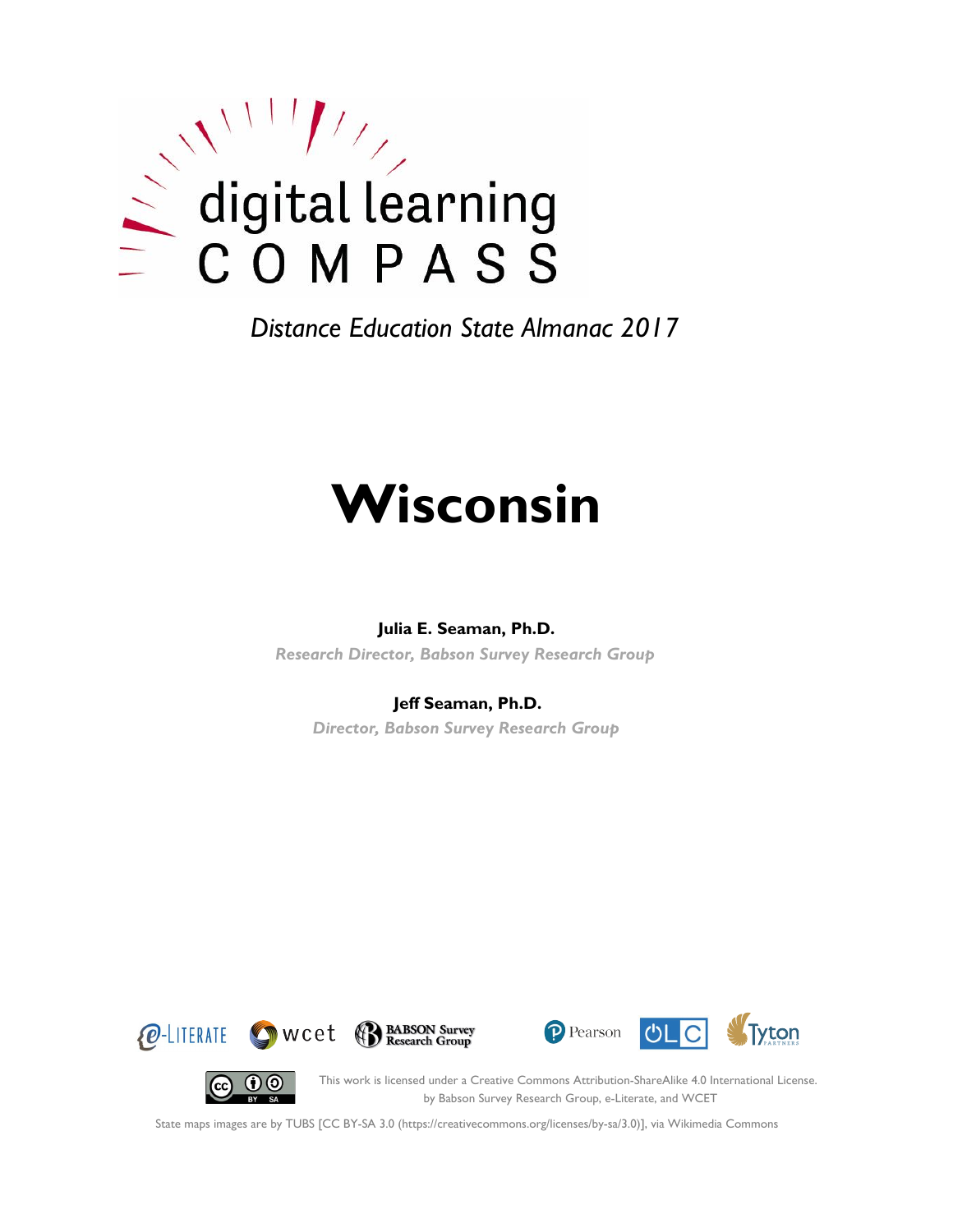| 5,778,708        | 1.8%                                                               |                  |
|------------------|--------------------------------------------------------------------|------------------|
| 2,600,419        | 1.7%                                                               |                  |
| 88               | 1.8%                                                               |                  |
| 18-55 Population | <b>State</b><br><b>Population</b><br><b>Number of Institutions</b> | % of<br>National |

 Wisconsin has 88 degree-granting higher education institutions, which represent 1.8% of all such institutions in the United States. These institutions enrolled a total of 350,248 students as of fall 2015 (310,343 of which are studying at the undergraduate level and 39,905 at the graduate level). The fall 2015 figure is a decrease of 18,006 students (or -4.9%) from the number enrolled in the fall of 2012.

 Among the total student body, 88,369 (77,720 undergraduates and 10,649 graduate students) were taking at least one course at a distance. This is 25.2% of the enrolled student body, which is lower than the national average rate of 29.7%. The number of students taking distance education courses in the state increased by 10,306 (or 13.2%) between fall 2012 and fall 2015. This is higher than the national level of growth of 11.0%.

 34,174 students in Wisconsin are taking all of their courses at a distance, made up of 26,489 undergraduates and 7,685 graduates. This represents 9.8% of all students enrolled in the state, a rate that is lower than the national average of 14.3%. A total of 25,356 (or 74.2% of these exclusively online students) live in Wisconsin, the remainder come from outside of the state. This rate is higher than the national in-state average of 55.1%.

 The number of students that take any of their courses on campus, including those who take all of their courses on campus and those who take a mix of on-campus and distance courses, is 316,074, or 90.2% of the total student enrollment in Wisconsin. This number represents a decrease in proportion on campus from the four years prior (92.4% from 340,195 students in 2012). The -2.1% rate is a larger change than the national 1.7% decrease.

|                    |                            | <b>Total</b>        |                        | <b>Undergraduate</b> |                        | Graduate     |                        |
|--------------------|----------------------------|---------------------|------------------------|----------------------|------------------------|--------------|------------------------|
|                    |                            | <b>All Students</b> | Any<br><b>Distance</b> | <b>All Students</b>  | Any<br><b>Distance</b> | All Students | Any<br><b>Distance</b> |
|                    | <b>Total</b>               | 350,248             | 88,369                 | 310,343              | 77,720                 | 39.905       | 10.649                 |
|                    | Private for-profit         | 8,420               | 4.982                  | 7.994                | 4,615                  | 426          | 367                    |
| Control            | Private not-for-profit     | 59,578              | 9,326                  | 44,099               | 5,034                  | 15,479       | 4,292                  |
|                    | <b>Public</b>              | 282,250             | 74,061                 | 258,250              | 68,071                 | 24,000       | 5,990                  |
| <b>Type</b>        | 2 to 4-year                | 101,515             | 35,410                 | 101,515              | 35,410                 | 0            | 0                      |
|                    | 4-year or more             | 248,733             | 52,959                 | 208,828              | 42,310                 | 39,905       | 10,649                 |
|                    | Under 1,000                | 10,004              | 3,090                  | 9,401                | 2,934                  | 603          | 156                    |
| <b>Instutional</b> | $1,000 - 4,999$            | 67,917              | 22, 123                | 59,433               | 19,476                 | 8,484        | 2,647                  |
| <b>Enrollment</b>  | $5,000 - 9,999$            | 77,744              | 19,774                 | 70.606               | 15,962                 | 7,138        | 3,812                  |
| <b>Size</b>        | 10,000 - 19,999            | 125, 141            | 29,148                 | 118,014              | 27,329                 | 7,127        | 1,819                  |
|                    | 20,000 and above           | 69,442              | 14,234                 | 52,889               | 12,019                 | 16,553       | 2,215                  |
|                    | Associate's College        | 117,961             | 39,600                 | 117,908              | 39,574                 | 53           | 26                     |
|                    | Baccalaureate College      | 22,038              | 4,383                  | 21,279               | 4,043                  | 759          | 340                    |
| Carnegie           | <b>Doctoral University</b> | 86,787              | 16,604                 | 65,011               | 13,296                 | 21,776       | 3,308                  |
|                    | Master's College           | 117,995             | 26,777                 | 102,312              | 19,973                 | 15,683       | 6,804                  |
|                    | Specialized                | 5,308               | 972                    | 3,707                | 834                    | 1,601        | 138                    |
|                    | Unassigned                 | 159                 | 33                     | 126                  | 0                      | 33           | 33                     |

## **Overall and Distance Enrollment - 2015**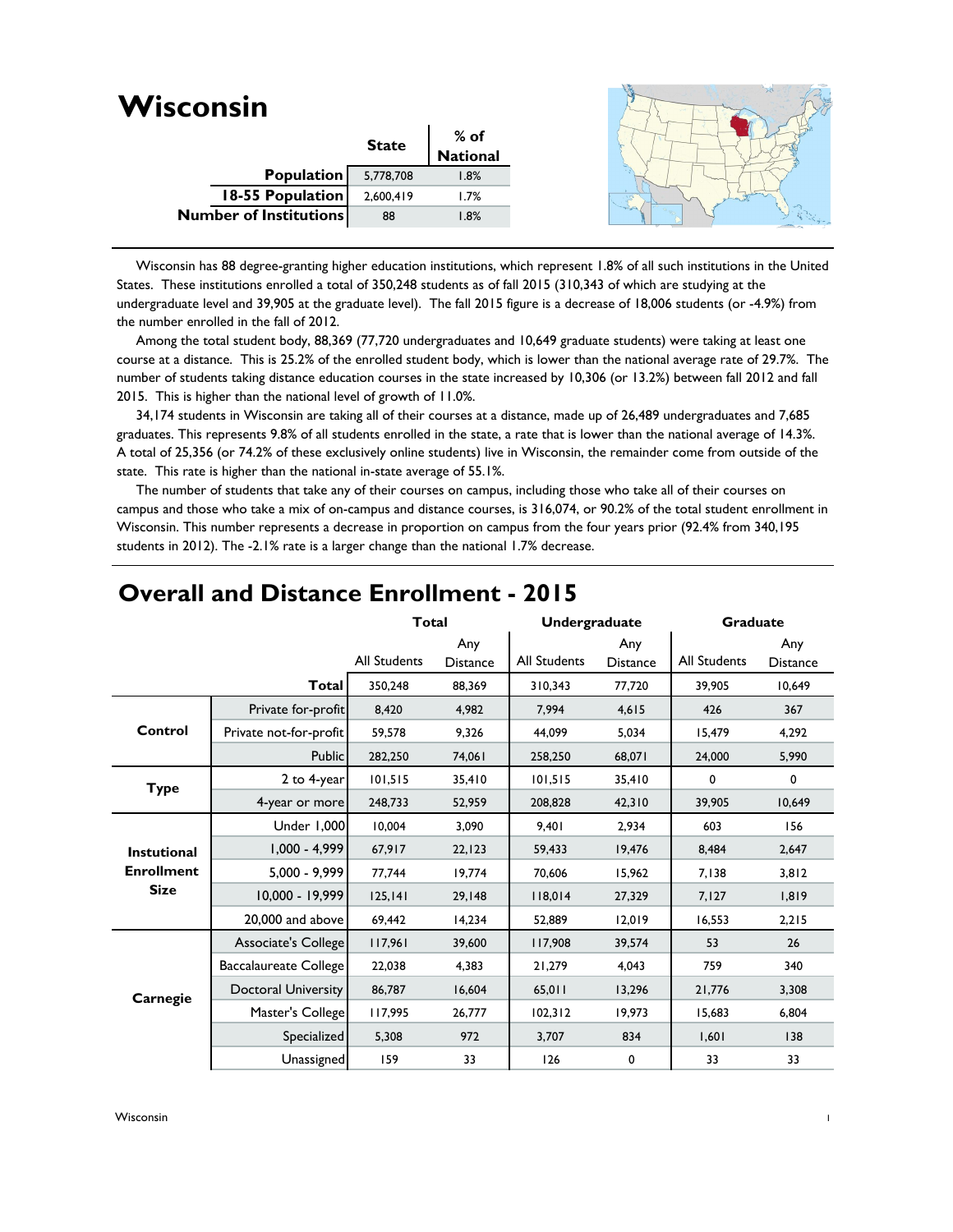



## **On-Campus Students**



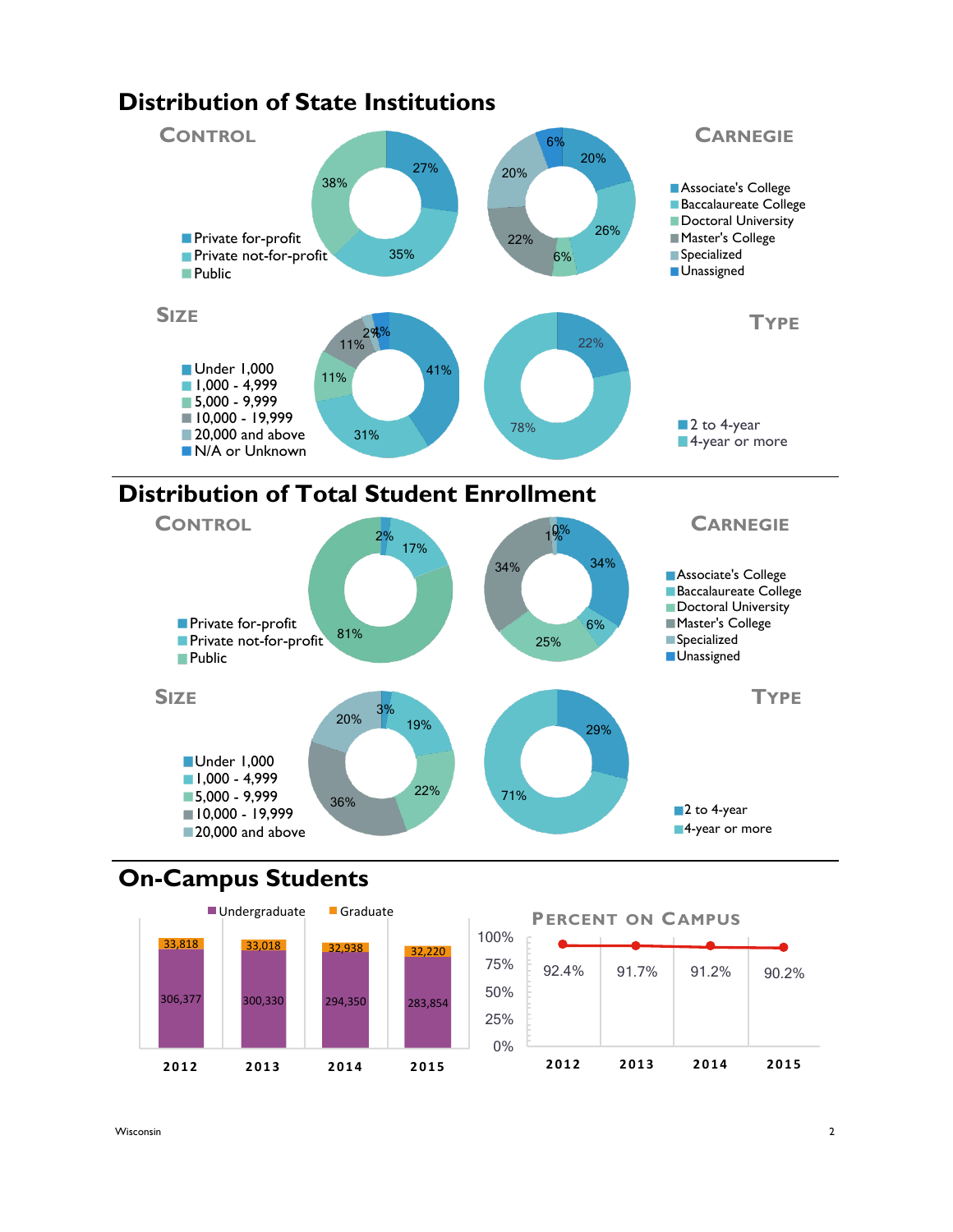## **Distribution of Distance Student Enrollment**



# **Enrollment Trends**



## **Exclusively Distance Student Locations**